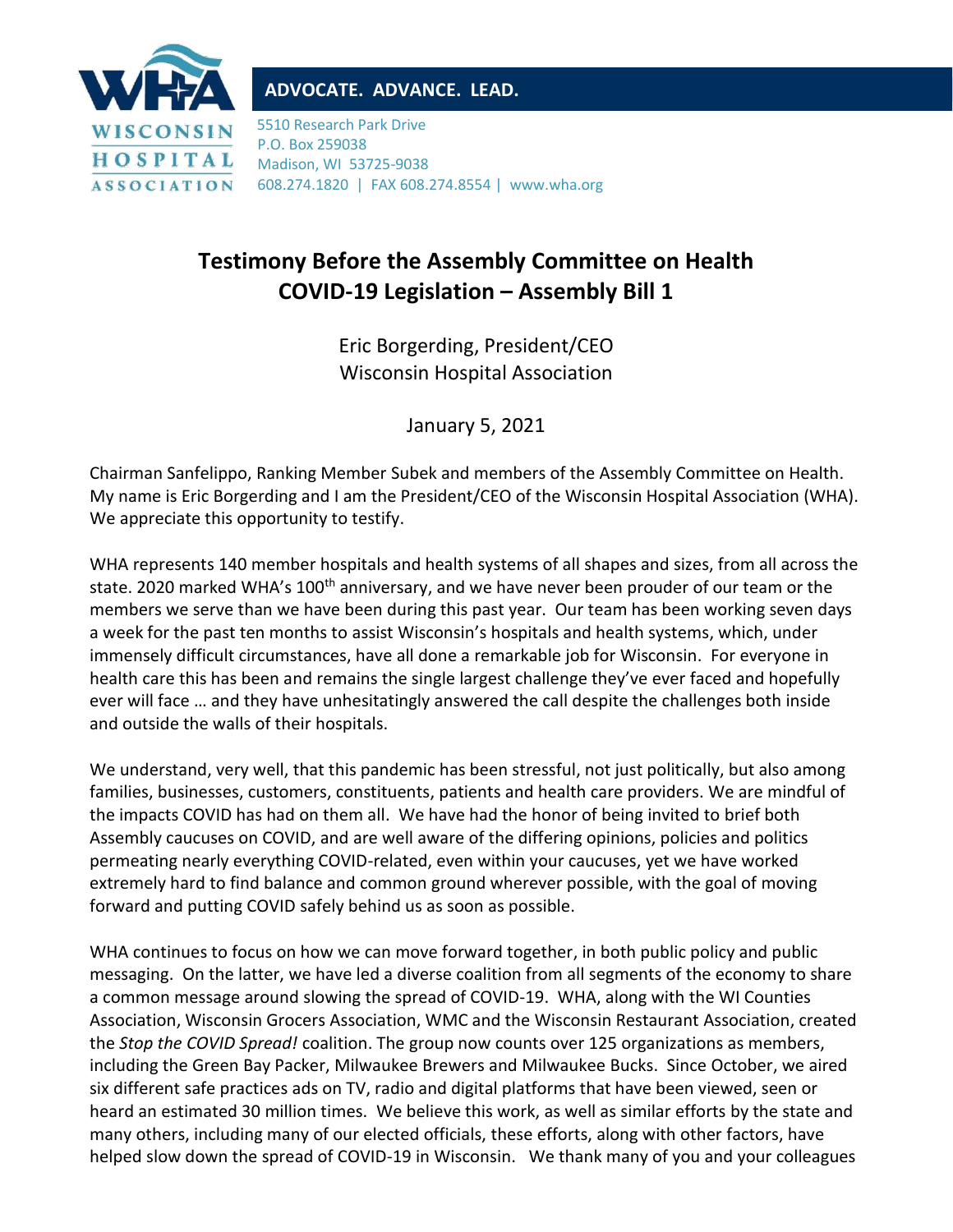for amplifying that message and we thank so many of the people of our great state for listening. *But we cannot stop now.*

On the public policy front, again, thank you for the legislation that is before us today, and thank you to the Governor for the legislation he has also put forward. WHA and our team remain in daily communication with the Legislature and the Evers' Administration. As evidenced by some of the provisions included in both bills, we appreciate, very much, that the voices of WHA and our members are being heard, and we remain as committed as ever to helping find and craft common ground and moving forward.

To that point, on November 19, I wrote to Governor Evers and leaders in the Senate and Assembly asking for their help and urging them to come together. While the situation in Wisconsin has improved since mid-November, we make no assumptions about where COVID is headed and the pressure on our state's hospital capacity and staff remains. Today, even though we have seen a welcome drop in COVID hospitalizations, they are still three times higher than the daily average this past summer. We must remain vigilant and prepared in our response to this pandemic, and that includes adopting legislation that will allow our state and health care providers to do so.

As noted, we have been in regular dialogue with our state's elected leaders, and are very pleased to see the framework for agreement on important new policies. Initiatives that will help create additional capacity for both COVID and non-COVID care in hospital outpatient settings, provide resources to hospitals when Medicaid patient is ready for discharge but no post-acute care provider is willing or able to take them, and permanently streamline licensure processes for out-of-state providers in good standing. We want to recognize that these proposals received support from Governor Evers, Speaker Vos and Senate Majority Leader LeMahieu - and are now incorporated into AB 1. We ask for your support of these provisions, as well, and believe we can do more.

One of the underappreciated benefits of the pandemic has been expediting, out of necessity, certain temporary regulatory reforms. As time has passed, there has been a realization that many of these reforms are working work well and should either be made permanent or become the basis for more changes.

The most recent example comes from the federal Centers for Medicare and Medicaid Services (CMS), which on November 25 announced new Medicare regulatory and payment flexibilities allowing hospitals to continue providing hospital care in a patient's home, prior to discharge from an inpatient service. CMS believes that their *Acute Hospital Care at Home* program can work well for more than 60 different acute conditions, such as asthma, congestive heart failure, pneumonia and chronic obstructive pulmonary disease (COPD), which can be treated safely at home with proper monitoring and treatment protocols.<sup>1</sup>

The purpose of this program is to create additional capacity options for our hospitals by utilizing technology to provide a higher level of care for someone in their home. Besides the surge planning benefits of this model, CMS also recognizes the added benefits of allowing non-COVID patients to be visited by more family members safely at home, and also thus eliminating the risk of virus transmission within the walls of a hospital.

**WISCONSIN HOSPITAL ASSOCIATION PAGE | 2**

<sup>1</sup> Centers for Medicare and Medicaid Services. (2020, November 25). *CMS Announces Comprehensive Strategy to Enhance Hospital Capacity Amid COVID-19 Surge [Press Release].* Retrieved from: *https://www.cms.gov/newsroom /pressreleases/cms-announces-comprehensive-strategy-enhance-hospital-capacity-amid-covid-19-surge*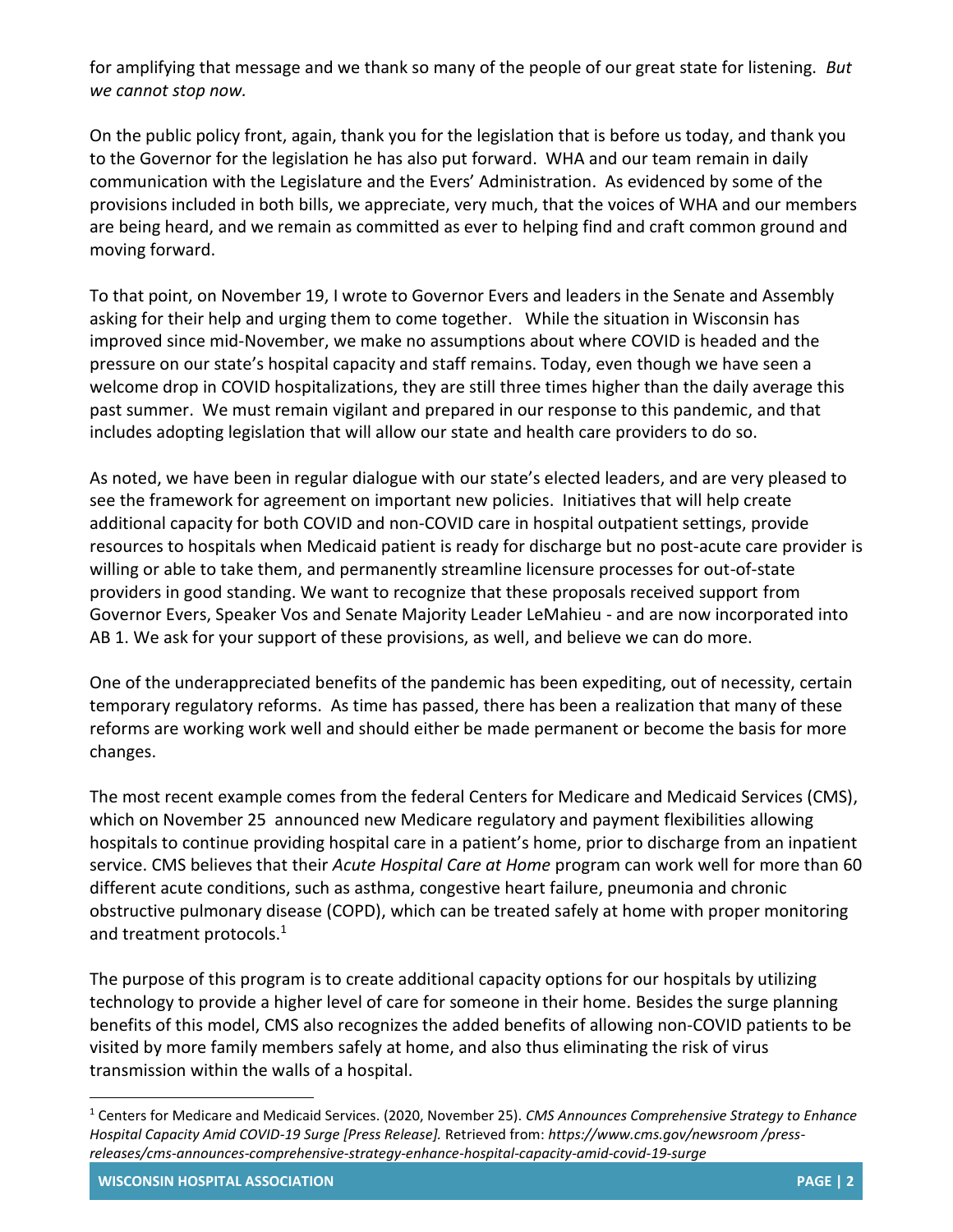This program is not a replacement or substitute for home health care. The program's requirements and quality review processes are extensive, far broader in scope and depth than traditional home health, as they should be for a program that is designed to continue hospital level care in a patient's very own home.

So far, Wisconsin has [two Medicare-approved](https://www.cms.gov/files/document/covid-acute-hospital-care-home-program-approved-list-hospitals.pdf) *Acute Hospital Care at Home* programs, with more likely on the way. Testimony submitted by Marshfield Clinic Health System, one of the state's two CMS-approved programs, describe how the program can help create capacity in surge situations and how patients can benefit from the programs' flexible design today and in the future.

Some Wisconsin hospitals and health systems have been hesitant to implement this federal program due to perceived uncertainty in related state law, and they are eagerly awaiting clarification. The legislation before you provides that clarity, assuring that as hospitals seek innovative ways to expand and improve care that they will not be in conflict with any other state laws or regulations, specifically those associated with home health care agencies.

While many of you know WHA for our advocacy work, since COVID many more have become familiar with our work in health care data. The Wisconsin Hospital Association Information Center (WHAIC) has been a trusted source for health care data and analytics for nearly two decades. WHAIC is the organization that brought us the nationally-acclaimed [WHA](https://www.wha.org/Covid-19Update) [COVID-19 dashboard;](https://www.wha.org/Covid-19Update) a resource that many of you, like me, check daily, use to track the status of COVID in Wisconsin and have shared on social media with your constituents.

The WHAIC dashboard team collects, proofs and uploads 12 separate data elements from 155 hospitals into the dashboard … *every single day, including Thanksgiving, Christmas and New Years Day.* Entirely staffed and funded by WHAIC, the COVID dashboard has now been viewed over 830,000 times and has become a trusted, "go to" daily information staple for legislators and many others monitoring the status and impact of COVID in Wisconsin.

The Information Center is regulated under Ch. 153 of the Wisconsin statues and for over 18 years has collected and disseminated all Wisconsin hospital and ambulatory surgery center discharge data and has done so under a contract with the state executed in 2003. It runs transparency websites PricePoint, CheckPoint, has received no state dollars, has been entirely self-sufficient since day one, and is an excellent example of public-private partnership.

In the summer of 2016, only four months after enabling legislation was signed into law, the WHA Information Center quickly stood-up the state's inpatient mental health bed tracker, an initiative advanced by WHA and that has proven a critical tool in improving access for patients in need of inpatient mental health care.

The legislation before you today includes an important new data tool for the Information Center known as Medicaid claims data. Just as we have been able to inform decision making with the COVID dashboard, the WHA Information Center can use Medicaid claims data to improve care for the Medicaid population inside and outside the walls of the hospital.

I want to thank two members of this committee, Representative Joe Sanfelippo and Representative Daniel Riemer who, in 2016, worked together in a bipartisan fashion with WHA to enact the Health